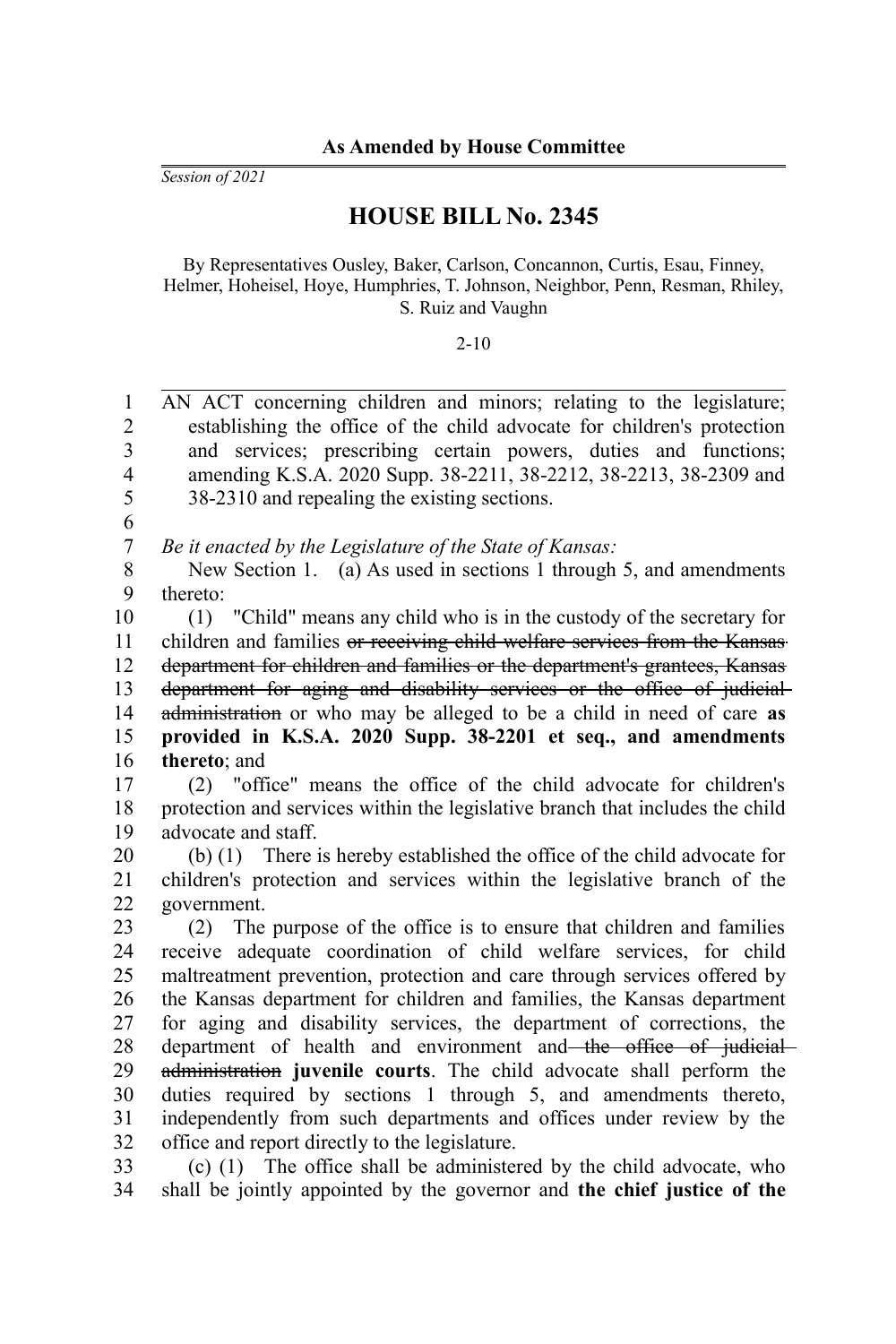**supreme court,** subject to confirmation by the senate as provided in K.S.A. 75-4315b, and amendments thereto, for a term of six years and **or** until a successor has been appointed and confirmed. The child advocate will serve under the direction of the legislature. 1 2 3 4

(2) The child advocate shall be a person that either holds a current relevant license that would authorize the individual to work as a licensed professional as a case manager, behavioral health professional or attorney for a child in need of care or has seven or more years of experience in the field of child welfare. 5 6 7 8 9

(3) The child advocate shall be in the unclassified service and shall receive such compensation as is determined by the legislative coordinating council, except that such compensation may be increased but not diminished during such service. Either the house of representatives standing committee on children and seniors-or, the senate standing committee on public health and welfare **or any relevant joint committee** may recommend to the legislative coordinating council changes in the compensation of the child advocate. The child advocate shall receive travel expenses and subsistence expenses and allowances as provided for members of the legislature in K.S.A. 75-3212, and amendments thereto, when attending any authorized meeting or business outside the city of Topeka. 10 11 12 13 14 15 16 17 18 19 20 21

(4) The office of the child advocate for the children's protection and services shall be under the direct supervision of the child advocate. Employees in the office shall be employed by and be responsible to the child advocate who shall fix the compensation of each such employee subject to approval of the legislative coordinating council and within budget and appropriations therefor. 22 23 24 25 26 27

(d) (1) On or before the first day of the legislative session in 2022, and each year thereafter, the child advocate shall submit an annual report to the governor, the house of representatives standing committee on children and seniors, the senate standing committee on public health and welfare**, any relevant joint committee** and the office of judicial administration. Such report shall include, but not be limited to, the number of complaints received by the office, the disposition of such complaints, the number of children involved in such complaints, the state entities named in such complaints, whether such complaints were found to be substantiated and any recommendations for improving the delivery of child welfare services to reduce complaints or improving the function of the office. 28 29 30 31 32 33 34 35 36 37 38 39

#### (2) **Such reports shall not include names or personally identifiable information of children, guardians or families in complaints.** 40 41

**(3)** Such reports are not subject to change by the the house of representatives standing committee on children and seniors or the senate 42 43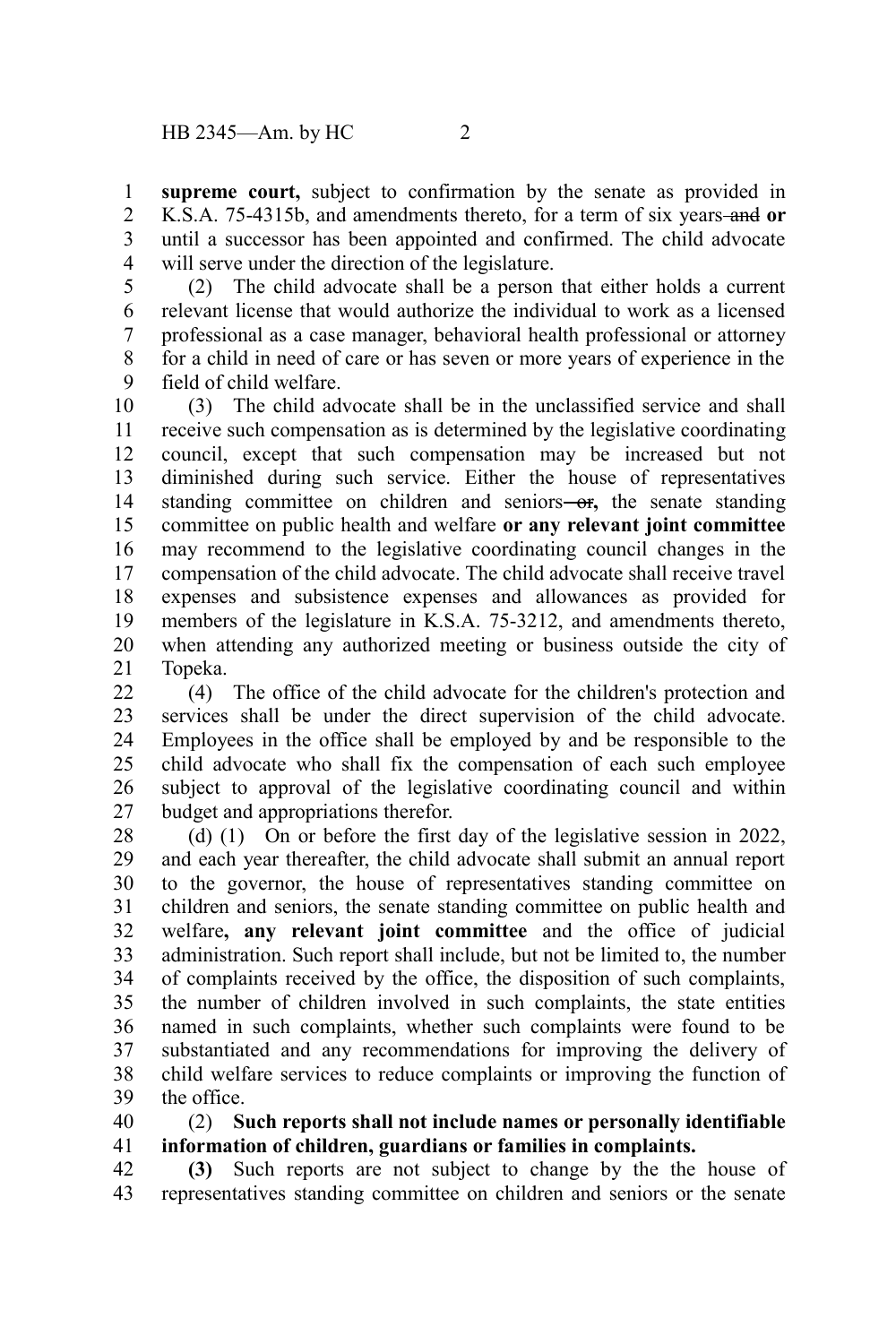standing committee on public health and welfare **or any relevant joint committee**, except that either committee may request that additional information, not subject to section 4 **3**, and amendments thereto, that was gathered as part of the report but was not presented in the written report may be added to subsequent copies of the report or may be distributed separately. 1 2 3 4 5 6

7

New Sec. 2. (a) The child advocate shall:

(1) Address complaints made by or on behalf of a child that relate to state agencies, service providers, including contractors, subcontractors and any juvenile court, that may adversely affect the health, safety, welfare or civil or human rights of such child; 8 9 10 11

(2) establish a procedure for receiving, processing, responding to and resolving such complaints; 12 13

(3) conduct an independent review of any entity that has been the subject of three or more review requests in a calendar year, including, but not limited to, the Kansas department for children and families or any guardian ad litem**compile, collect and preserve a record of complaints received and processed that may reveal concerning patterns to be addressed**; 14 15 16 17 18 19

(4) submit any findings and recommendations to the Kansas department for children and families and recommend changes to the policies and procedures to improve the delivery of child welfare services or the function of any entity review pursuant to subsection  $(a)(3)$ ; 20 21 22 23

(5) **receive and exchange records as provided in K.S.A. 2020 Supp. 38-2201 et seq. and 38-2301 et seq., and amendments thereto, to** make inquiries and review relevant information and records the office deems necessary for investigations required by subsections subsection (a)  $(1)$ -and  $(3)$ ; 24 25 26 27 28

(6) recommend changes to policies, procedures or adopted or proposed rules and regulations of any state or local agency that adversely affect or may adversely affect the health, safety, welfare or civil or human rights of any child; 29 30 31 32

(7) analyze and monitor the development and implementation of federal, state and local laws, rules and regulations and policies with respect to child welfare services in the state and recommend changes in such laws, rules and regulations and polices to the Kansas department for children and families, Kansas department for aging and disability services, the department of health and environment, the department of corrections, the office of judicial administration **juvenile courts**, the legislature and the governor; 33 34 35 36 37 38 39 40

(8) inform and educate children, their guardians and families of the child's rights and entitlements under state and federal laws; and 41 42

(9) fulfill responsibilities in this section guided by generally accepted 43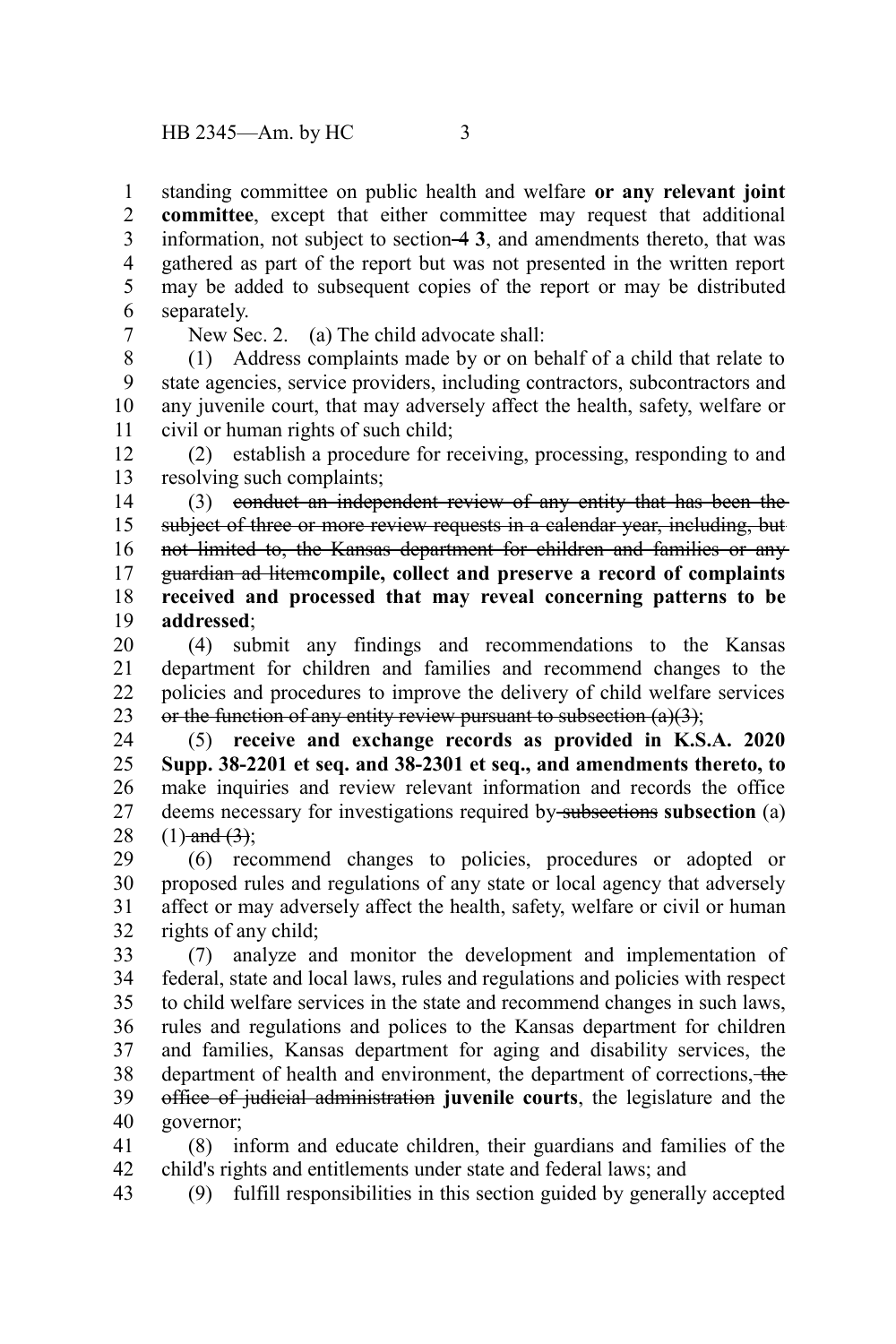principles of best practices in child welfare. 1

(b) The office may: 2

3

(1) Access the following information:

(A) The names and physical locations of all children in protective services, treatment or other programs under the jurisdiction of the Kansas department for children and families, Kansas department for aging and disability services and the office of judicial administration; 4 5 6 7 8

(B) all written reports of child abuse and neglect; and

(C) all current records required to be maintained pursuant to articles 22 and 23 of chapter 38 of the Kansas Statutes Annotated, and amendments thereto **records as provided in K.S.A. 2020 Supp. 38-2201 et seq. and 38-2301 et seq., and amendments thereto, related to complaints received;** 9 10 11 12 13

**(2) access all written reports of child abuse and neglect maintained by the secretary for children and families related to complaints received**; 14 15 16

(2)**(3)** communicate privately with any child or child's siblings, after consultation with treatment professionals and service providers**,** and with anyone working with the child, including the family, relatives, employees of the Kansas department for children and families, Kansas department for aging and disability services, the office of judicial administration **juvenile courts** and other persons or entities providing treatment and child welfare services to such child; 17 18 19 20 21 22 23

(3) access, inspect and copy relevant child records held by the clerk of any Kansas court, any public or private institution, law enforcement agency and other agency or person with whom a particular child has been either voluntarily or otherwise placed for care or from whom the child has received treatment within this state or in another state; 24 25 26 27 28

29

(4) work in conjunction with guardians ad litem;

(5) file any of the office's findings or reports regarding a parent or child with the appropriate court with jurisdiction over a child in need of care case involving such child, and issue recommendations regarding the disposition of an investigation to the court and to the investigating agency, but is prohibited from intervening in divorce, protection from abuse, juvenile offender, **child in need of care,** administrative hearings, civil or criminal proceedings; 30 31 32 33 34 35 36

(6) file amicus curiae briefs of the findings and recommendations of the office in appeals from child in need of care matters; 37 38

(7) utilize the resources of the office of the attorney general, as necessary, to carry out any duties of the child advocate for children's protection and services and receive legal counsel or services; 39 40 41

(8) initiate meetings with personnel from the Kansas department for children and families, Kansas department for aging and disability services 42 43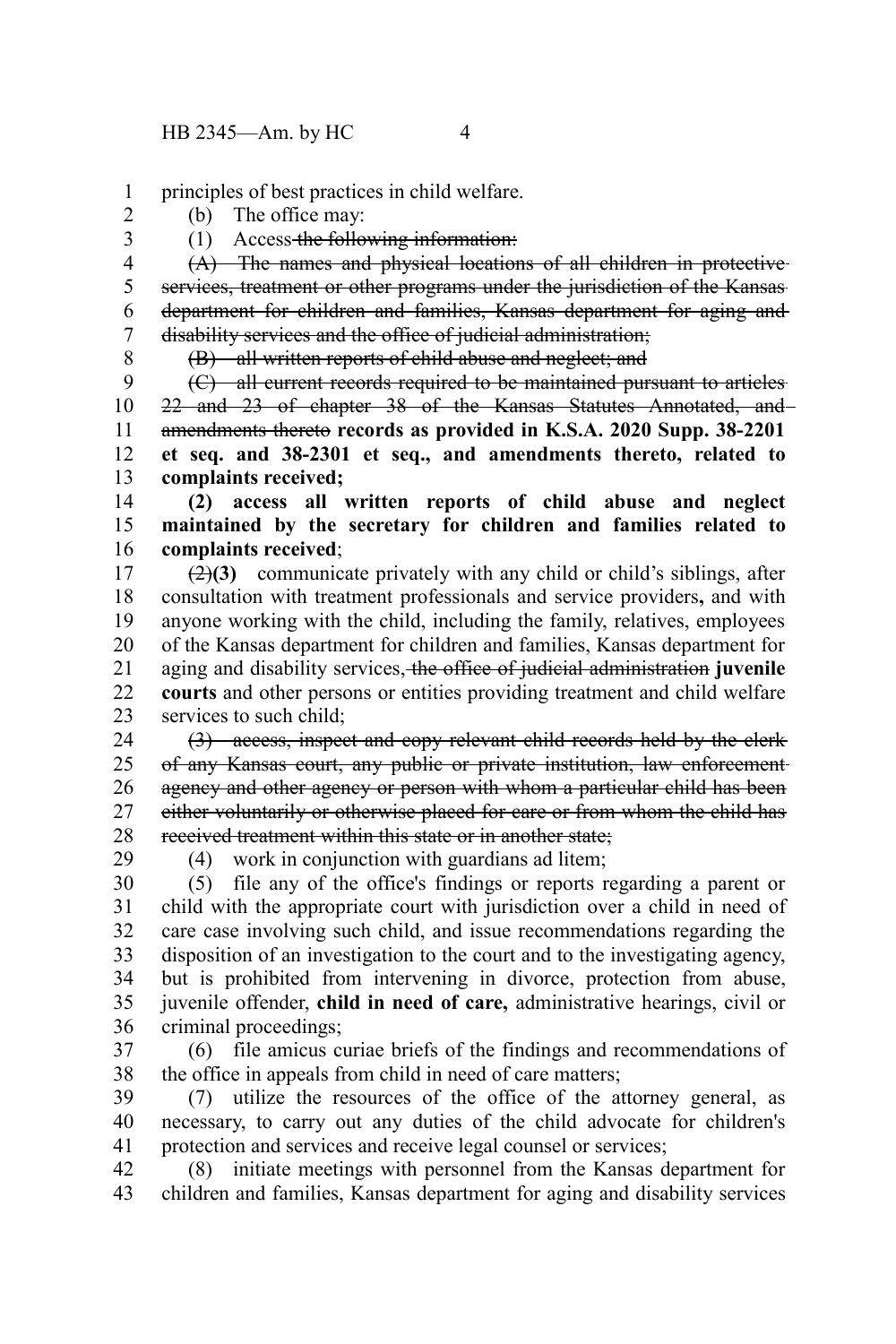and office of judicial administration **juvenile courts**; 1

(9) apply for and accept grants, gifts and bequests of moneys from other state, interstate or federal agencies, independent authorities, private firms, individuals or foundations to carry out the child advocate's duties and responsibilities. The moneys shall be deposited in a dedicated account established within the office. Moneys shall be expended in accordance with the provisions of the grant or bequest; and 2 3 4 5 6 7

(10) establish local panels on a regional or county basis to adequately and efficiently carry out the functions and duties of the office and address complaints in a timely manner as appropriate**; and**  8 9 10

**(11) conduct an independent review of any policy, procedure or practice that is the subject of a complaint submitted as provided in this section.** 11 12 13

**(c) (1) Any duty or action of the child advocate provided in sections 1 through 5, and amendments thereto, shall be independent of the judicial and executive branches of government.** 14 15 16

**(2) Nothing in this section shall create a just cause for delay of court proceedings or excuse any court, county attorney or district attorney, guardian ad litem or other agency from their duties in proceedings related to a child.** 17 18 19 20

**(3) No review of any complaint shall require any licensed professional to engage or not engage in conduct required or prohibited by any governing professional code of responsibility or conduct**. 21 22 23

New Sec. 3. (a) Each finding, conclusion, opinion or recommendation of the office of the child advocate for the children's protection and services shall be confidential and**Annual reports submitted as provided in section 1, and amendments thereto,** shall not be disclosed pursuant to the provisions of the open records act or under any other law until: 24 25 26 27 28

(1) The time of the next scheduled meeting of either the house of representatives standing committee on children and seniors or the senate standing committee on public health and welfare held after distribution of the report to members of such committee; or 29 30 31 32

(2) the time of the next scheduled meeting of another legislative committee held after distribution of the report to the members of such committee as authorized by the house of representatives standing committee on children and seniors or the senate standing committee on public health and welfare. 33 34 35 36 37

(b) For any information obtained from a state agency or other entity under sections 1 through 5, and amendments thereto, the office shall be subject to K.S.A. 38-2209 through K.S.A. 38-2213 **2020 Supp. 38-2201 et seq. and 38-2301 et seq.**, and amendments thereto, and any federal statutory disclosure restrictions and confidentiality requirements that are applicable to the state agency or other entity providing such information to 38 39 40 41 42 43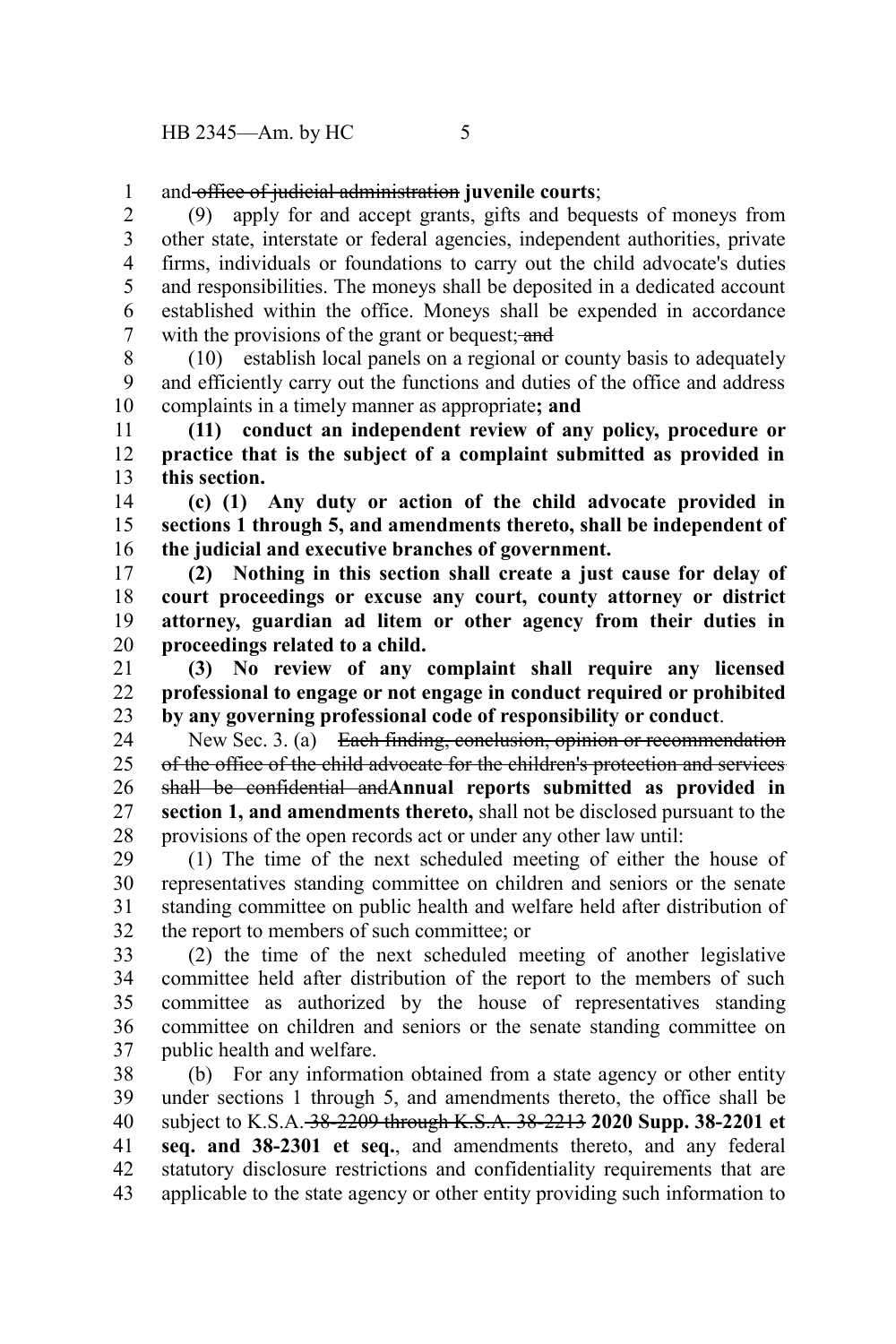the office. 1

(c) The provisions of this section providing for confidentiality of records shall expire on July 1, 2026, unless the legislature reviews and reenacts such provisions pursuant to K.S.A. 45-229, and amendments thereto, prior to July 1, 2026. 2 3 4 5

New Sec. 4. (a) Any employee of the office shall be immune from suit and liability, in an official capacity and personally, for the good faith performance of duties prescribed in sections 1 through 3, and amendments thereto. 6 7 8 9

(b) (1) No person shall take reprisal or retaliatory action against any recipient of child welfare services or employee of the Kansas department for children and families and such department's grantees, the Kansas department for aging and disability services, the department of corrections, the department of health and environment and the office of judicialadministration **juvenile courts** for any communication made or information given to the office for the purpose of compliance with sections 1 through 3, and amendments thereto. Any person who knowingly violates the provisions of this paragraph shall be guilty of a class A nonperson misdemeanor. 10 11 12 13 14 15 16 17 18 19

(2) No employee of the office of the child advocate for children's protection and services shall: 20 21

 $22$ 23

- (A) Knowingly disclose false information; or
- (B) disclose confidential information without lawful authority.

(c) As used in this section, "reprisal or retaliatory action" includes, but is not limited to: 24 25

- (1) Letters of reprimand or unsatisfactory performance evaluations; 26
- (2) transfer; 27
- (3) demotion; 28
- (4) reduction in pay; 29
- (5) denial of promotion; 30
- (6) suspension; 31
- (7) dismissal; and 32
- (8) denial of employment. 33

New Sec. 5. (a) The annual budget request of the office shall be prepared by the child advocate, and the child advocate shall present such budget request to the legislative coordinating council. Such council shall make any changes such council desires in such budget request and upon approval of the budget request by the council, the office of the child advocate shall submit such budget request to the director of the budget as other budget requests are submitted under K.S.A. 75-3717, and amendments thereto. 34 35 36 37 38 39 40 41

(b) All expenditures from appropriations to the office shall be made upon warrants of the director of accounts and reports issued pursuant to 42 43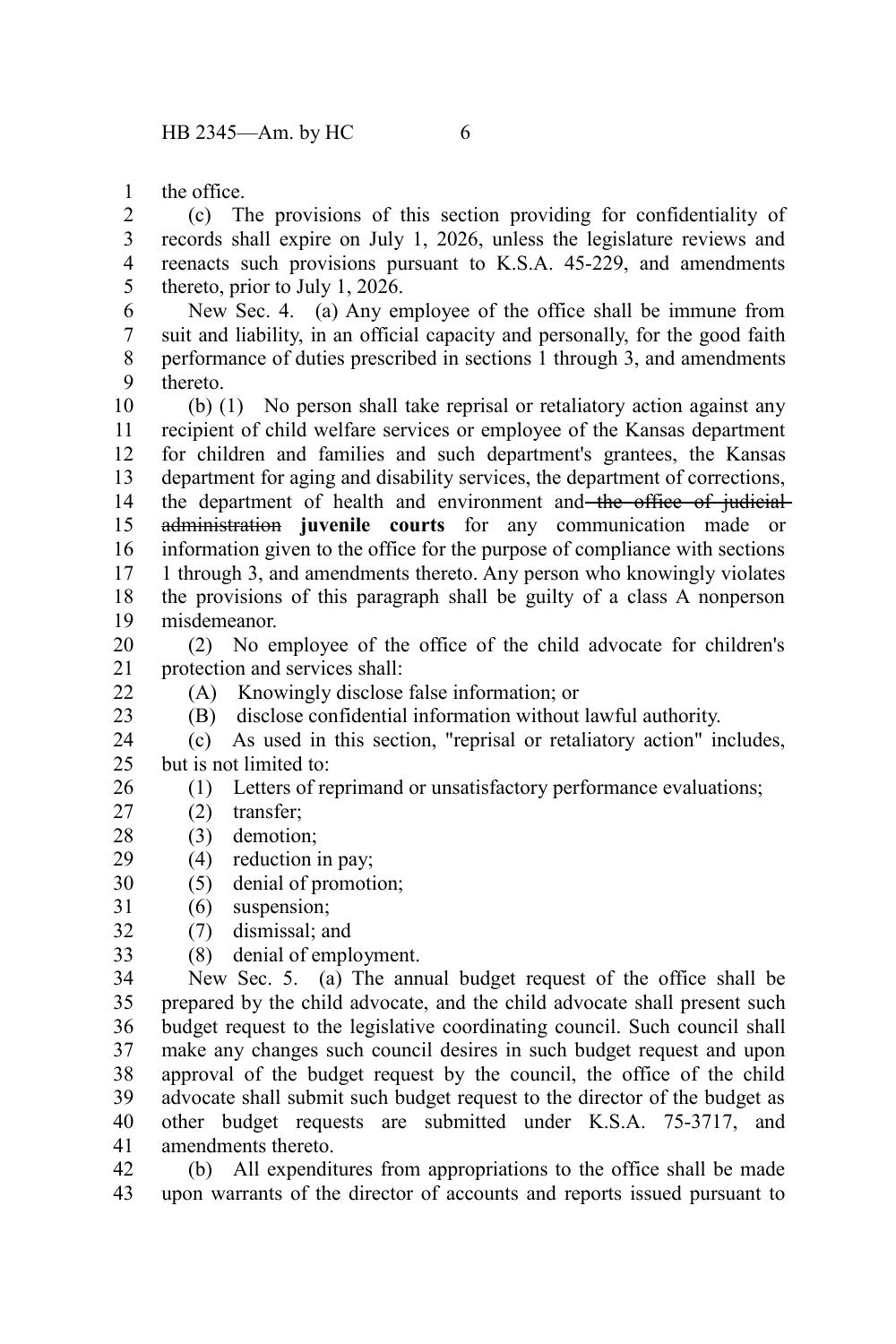vouchers approved by the child advocate or the child advocate's designee. 1

(c) (1) The secretary for children and families shall enter into agreements with the office for provision of financial assistance to the office by the Kansas department for children and families from available state and federal funds of such department. This financial assistance shall be to assist the child advocate to provide child advocacy services in accordance with sections 1 through 5, and amendments thereto. 2 3 4 5 6 7

(2) For the fiscal year ending June 30, 2022, and for each fiscal year thereafter, the secretary for children and families shall include in the budget estimates prepared and submitted to the division of the budget for the Kansas department for children and families under K.S.A. 75-3717, and amendments thereto, in addition to other amounts included in such budget estimates for the Kansas department for children and families, amounts provided to the office during such fiscal year pursuant to this section. The amounts included in such budget estimates to be provided to the office shall include amounts to be appropriated from federal moneys provided to the Kansas department for children and families. 8 9 10 11 12 13 14 15 16 17

(3) Commencing with the fiscal year ending on June 30, 2023, the Kansas department for children and families shall not provide less than the aggregate amount provided to the office the preceding fiscal year, ending on June 30, 2022. The Kansas department for children and families shall adjust the aggregate amounts to be provided to the office appropriately for increases attributable to inflation and other applicable factors. 18 19 20 21 22 23

Sec. 6. K.S.A. 2020 Supp. 38-2211 is hereby amended to read as follows: 38-2211. (a) *Access to the official file.* The following persons or entities shall have access to the official file of a child in need of care proceeding pursuant to this code: 24 25 26 27

(1) The court having jurisdiction over the proceedings, including the presiding judge and any court personnel designated by the judge. 28 29

(2) The parties to the proceedings and their attorneys.

(3) The guardian ad litem for a child who is the subject of the proceeding. 31 32

(4) A court appointed special advocate for a child who is the subject of the proceeding or a paid staff member of a court appointed special advocate program. 33 34 35

(5) Any individual, or any public or private agency or institution, having custody of the child under court order or providing educational, medical or mental health services to the child or any placement provider or potential placement provider as determined by the secretary or court services officer. 36 37 38 39 40

41

30

(6) A citizen review board.

(7) The secretary of corrections or any agents designated by the secretary of corrections. 42 43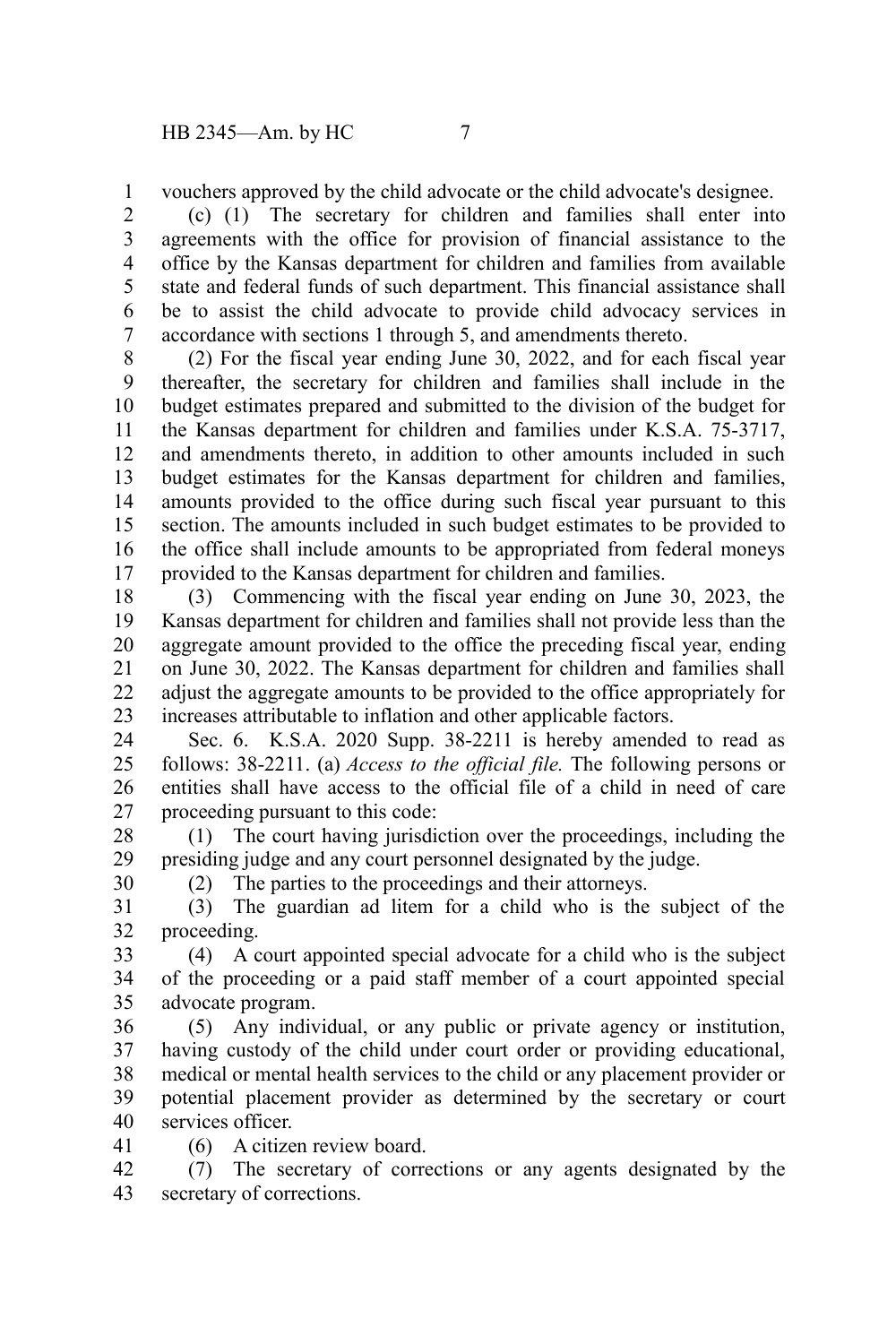to this code: presiding judge and any court personnel designated by the judge. designated by an Indian tribe that is a party. proceeding. advocate program. (5) A citizen review board. (6) The secretary. secretary of corrections. interested parties. *services, pursuant to sections 1 through 5, and amendments thereto.* any conditions imposed by the order. (c) *Preservation of records*. The Kansas state historical society shall Kansas code for care of children.  $22$ 23 33

(8) Any county or district attorney from another jurisdiction with a pending child in need of care matter regarding any of the same parties. 1 2

- (9) *The office of the child advocate for children's protection and services, pursuant to sections 1 through 5, and amendments thereto.* 3 4
- *(10)* Any other person when authorized by a court order, subject to any conditions imposed by the order. 5 6

 $(10)(11)$  The commission on judicial performance in the discharge of the commission's duties pursuant to article 32 of chapter 20 of the Kansas Statutes Annotated, and amendments thereto. 7 8 9

(b) *Access to the social file*. The following persons or entities shall have access to the social file of a child in need of care proceeding pursuant 10 11 12

(1) The court having jurisdiction over the proceeding, including the 13 14

(2) The attorney for a party to the proceeding or the person or persons 15 16

(3) The guardian ad litem for a child who is the subject of the 17 18

(4) A court appointed special advocate for a child who is the subject of the proceeding or a paid staff member of a court appointed special 19 20 21

(7) The secretary of corrections or any agents designated by the 24 25

(8) Any county or district attorney from another jurisdiction with a pending child in need of care matter regarding any of the same parties or 26 27 28

(9) *The office of the child advocate for children's protection and* 29 30

*(10)* Any other person when authorized by a court order, subject to 31 32

be allowed to take possession for preservation in the state archives of any court records related to proceedings under the Kansas code for care of children whenever such records otherwise would be destroyed. No such records in the custody of the Kansas state historical society shall be disclosed directly or indirectly to anyone for 70 years after creation of the records, except as provided in subsections (a) and (b). Pursuant to subsections (a) $(\theta)$  $(10)$  and (b) $(\theta)$  $(10)$ , a judge of the district court may allow inspection for research purposes of any court records in the custody of the Kansas state historical society related to proceedings under the 34 35 36 37 38 39 40 41 42

43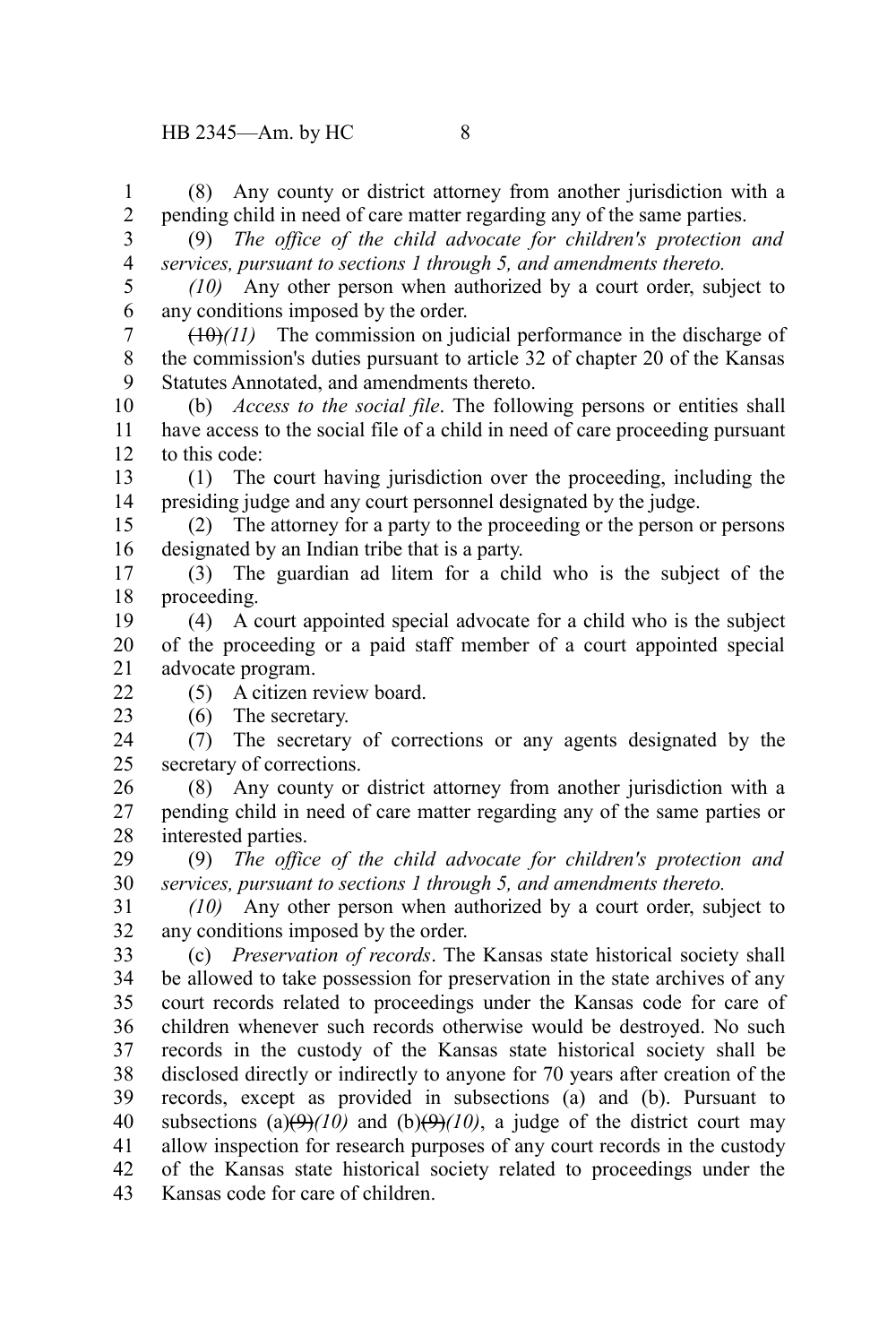Sec. 7. K.S.A. 2020 Supp. 38-2212 is hereby amended to read as follows: 38-2212. (a) *Principle of appropriate access.* Information contained in confidential agency records concerning a child alleged or adjudicated to be in need of care may be disclosed as provided in this section. Disclosure shall in all cases be guided by the principle of providing access only to persons or entities with a need for information that is directly related to achieving the purposes of this code. 1 2 3 4 5 6 7

(b) *Free exchange of information.* Pursuant to K.S.A. 2020 Supp. 38- 2210, and amendments thereto, the secretary and juvenile intake and assessment agencies shall participate in the free exchange of information concerning a child who is alleged or adjudicated to be in need of care. 8 9 10 11

(c) *Necessary access.* The following persons or entities shall have access to information from agency records. Access shall be limited to information reasonably necessary to carry out their lawful responsibilities, to maintain their personal safety and the personal safety of individuals in their care, or to educate, diagnose, treat, care for or protect a child alleged to be in need of care. Information authorized to be disclosed pursuant to this subsection shall not contain information that identifies a reporter of a child who is alleged or adjudicated to be a child in need of care. 12 13 14 15 16 17 18 19

(1) A child named in the report or records, a guardian ad litem appointed for the child and the child's attorney. 20 21

(2) A parent or other person responsible for the welfare of a child, or such person's legal representative. 22 23

(3) A court-appointed special advocate for a child, a citizen review board or other advocate that reports to the court. 24 25

(4) A person licensed to practice the healing arts or mental health profession in order to diagnose, care for, treat or supervise: 26 27

(A) A child whom such service provider reasonably suspects may be in need of care; 28 29

(B) a member of the child's family; or 30 31

(C) a person who allegedly abused or neglected the child.

(5) A person or entity licensed or registered by the secretary of health and environment or approved by the secretary for children and families to care for, treat or supervise a child in need of care. 32 33 34

(6) A coroner or medical examiner when such person is determining the cause of death of a child. 35 36

(7) The state child death review board established under K.S.A. 22a-243, and amendments thereto. 37 38

(8) An attorney for a private party who files a petition pursuant to K.S.A. 2020 Supp. 38-2233(b), and amendments thereto. 39 40

(9) A foster parent, prospective foster parent, permanent custodian, prospective permanent custodian, adoptive parent or prospective adoptive parent. In order to assist such persons in making an informed decision 41 42 43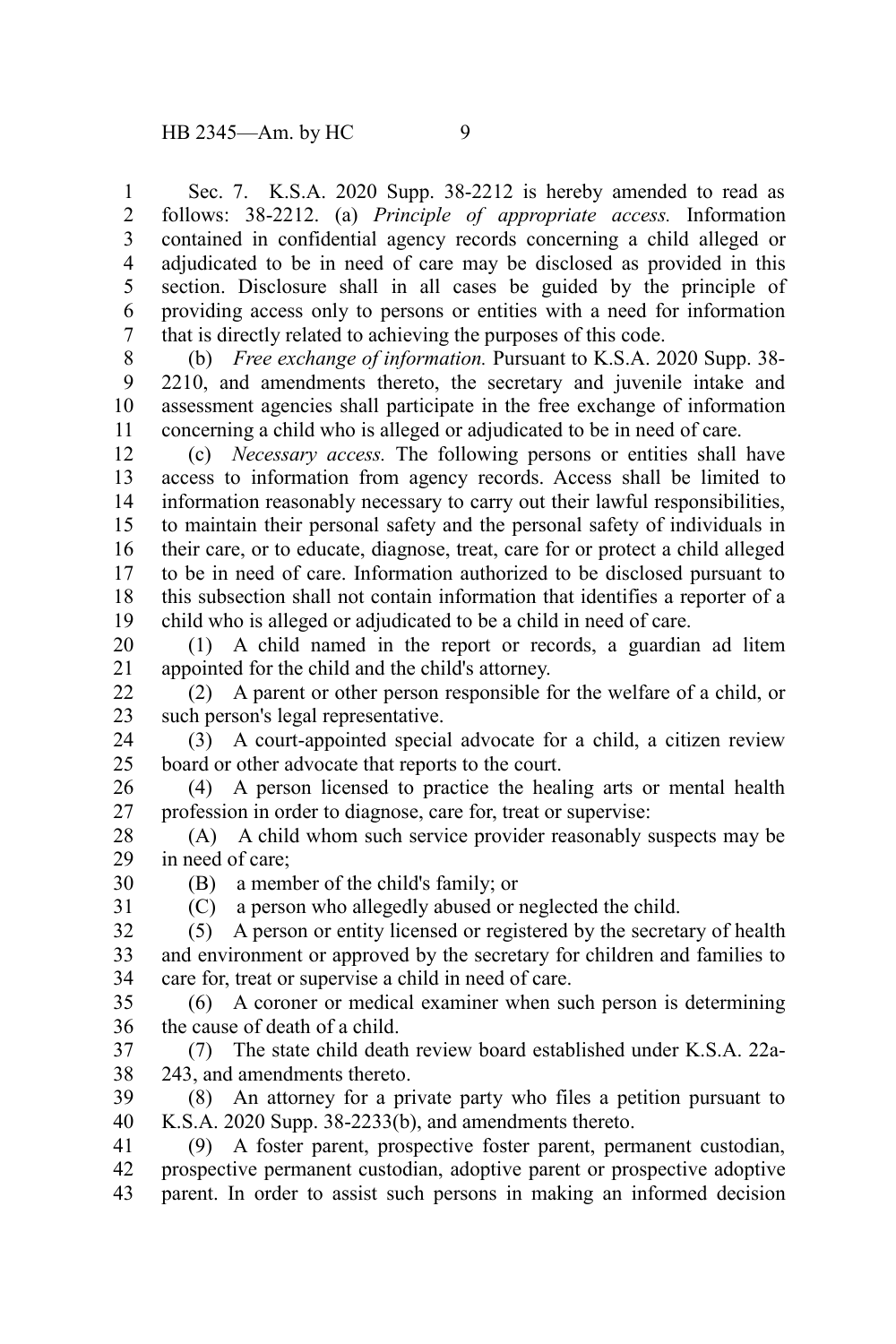regarding acceptance of a particular child, to help the family anticipate problems that may occur during the child's placement, and to help the family meet the needs of the child in a constructive manner, the secretary shall seek and shall provide the following information to such persons as the information becomes available to the secretary: 1 2 3 4 5

6 7 (A) Strengths, needs and general behavior of the child;

(B) circumstances that necessitated placement;

(C) information about the child's family and the child's relationship to the family that may affect the placement; 8 9

(D) important life experiences and relationships that may affect the child's feelings, behavior, attitudes or adjustment; 10 11

(E) medical history of the child, including third-party coverage that may be available to the child; and 12 13

(F) education history, to include present grade placement, special strengths and weaknesses. 14 15

(10) The state protection and advocacy agency as provided by K.S.A. 65-5603(a)(10) or K.S.A. 74-5515(a)(2)(A) and (B), and amendments thereto. 16 17 18

(11) Any educational institution to the extent necessary to enable the educational institution to provide the safest possible environment for its pupils and employees. 19 20 21

(12) Any educator to the extent necessary to enable the educator to protect the personal safety of the educator and the educator's pupils. 22 23

(13) *The office of the child advocate for children's protection and services, pursuant to sections 1 through 5, and amendments thereto.* 24 25

*(14)* Any other federal, state or local government executive branch entity or any agent of such entity, having a need for such information in order to carry out such entity's responsibilities under the law to protect children from abuse and neglect. 26 27 28 29

(d) *Specified access*. The following persons or entities shall have access to information contained in agency records as specified. Information authorized to be disclosed pursuant to this subsection shall not contain information that identifies a reporter of a child who is alleged or adjudicated to be a child in need of care. 30 31 32 33 34

(1) Information from confidential agency records of the Kansas department for children and families, a law enforcement agency or any juvenile intake and assessment worker of a child alleged or adjudicated to be in need of care shall be available to members of the standing house or senate committee on judiciary, house committee on corrections and juvenile justice, house committee on appropriations, senate committee on ways and means, legislative post audit committee and any joint committee with authority to consider children's and families' issues, when carrying out such member's or committee's official functions in accordance with 35 36 37 38 39 40 41 42 43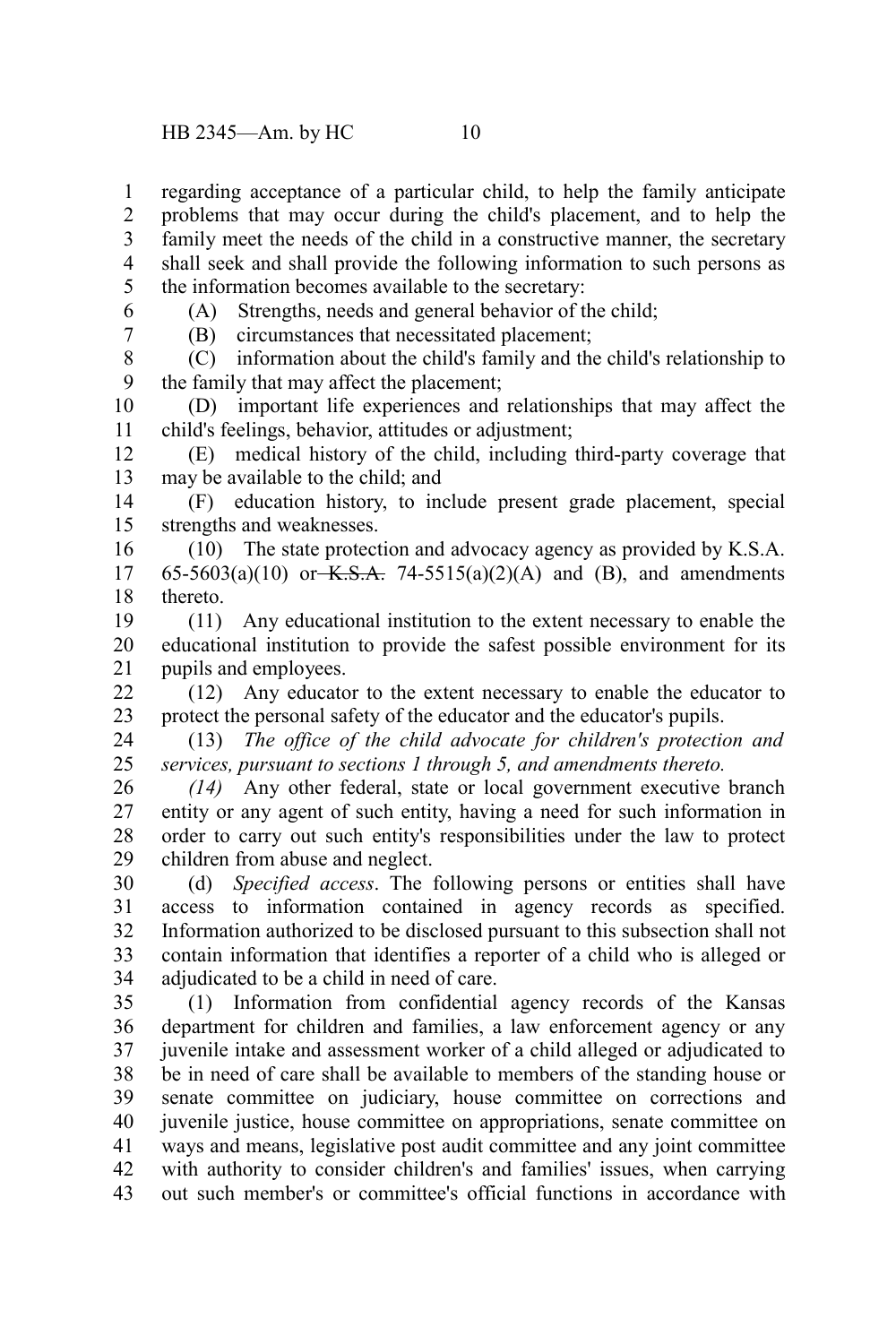K.S.A. 75-4319, and amendments thereto, in a closed or executive meeting. Except in limited conditions established by  $\frac{2}{3}$  of the members of such committee, records and reports received by the committee shall not be further disclosed. Unauthorized disclosure may subject such member to discipline or censure from the house of representatives or senate. The secretary for children and families shall not summarize the outcome of department actions regarding a child alleged to be a child in need of care in information available to members of such committees. 1 2 3 4 5 6 7 8

(2) The secretary for children and families may summarize the outcome of department actions regarding a child alleged to be a child in need of care to a person having made such report. 9 10 11

(3) Information from confidential reports or records of a child alleged or adjudicated to be a child in need of care may be disclosed to the public when: 12 13 14

(A) The individuals involved or their representatives have given express written consent; or 15 16

(B) the investigation of the abuse or neglect of the child or the filing of a petition alleging a child to be in need of care has become public knowledge, provided, however, that the agency shall limit disclosure to confirmation of procedural details relating to the handling of the case by professionals. 17 18 19 20 21

(e) *Court order.* Notwithstanding the provisions of this section, a court of competent jurisdiction, after in camera inspection, may order disclosure of confidential agency records pursuant to a determination that the disclosure is in the best interests of the child who is the subject of the reports or that the records are necessary for the proceedings of the court. The court shall specify the terms of disclosure and impose appropriate limitations. 22 23 24 25 26 27 28

(f) (1) Notwithstanding any other provision of law to the contrary, except as provided in paragraph (6), in the event that child abuse or neglect results in a child fatality or near fatality, reports or records of a child alleged or adjudicated to be in need of care received by the secretary, a law enforcement agency or any juvenile intake and assessment worker shall become a public record and subject to disclosure pursuant to K.S.A. 45-215, and amendments thereto. 29 30 31 32 33 34 35

(2) Within seven days of receipt of a request in accordance with the procedures adopted under K.S.A. 45-220, and amendments thereto, the secretary shall notify any affected individual that an open records request has been made concerning such records. The secretary or any affected individual may file a motion requesting the court to prevent disclosure of such record or report, or any select portion thereof. Notice of the filing of such motion shall be provided to all parties requesting the records or reports, and such party or parties shall have a right to hearing, upon 36 37 38 39 40 41 42 43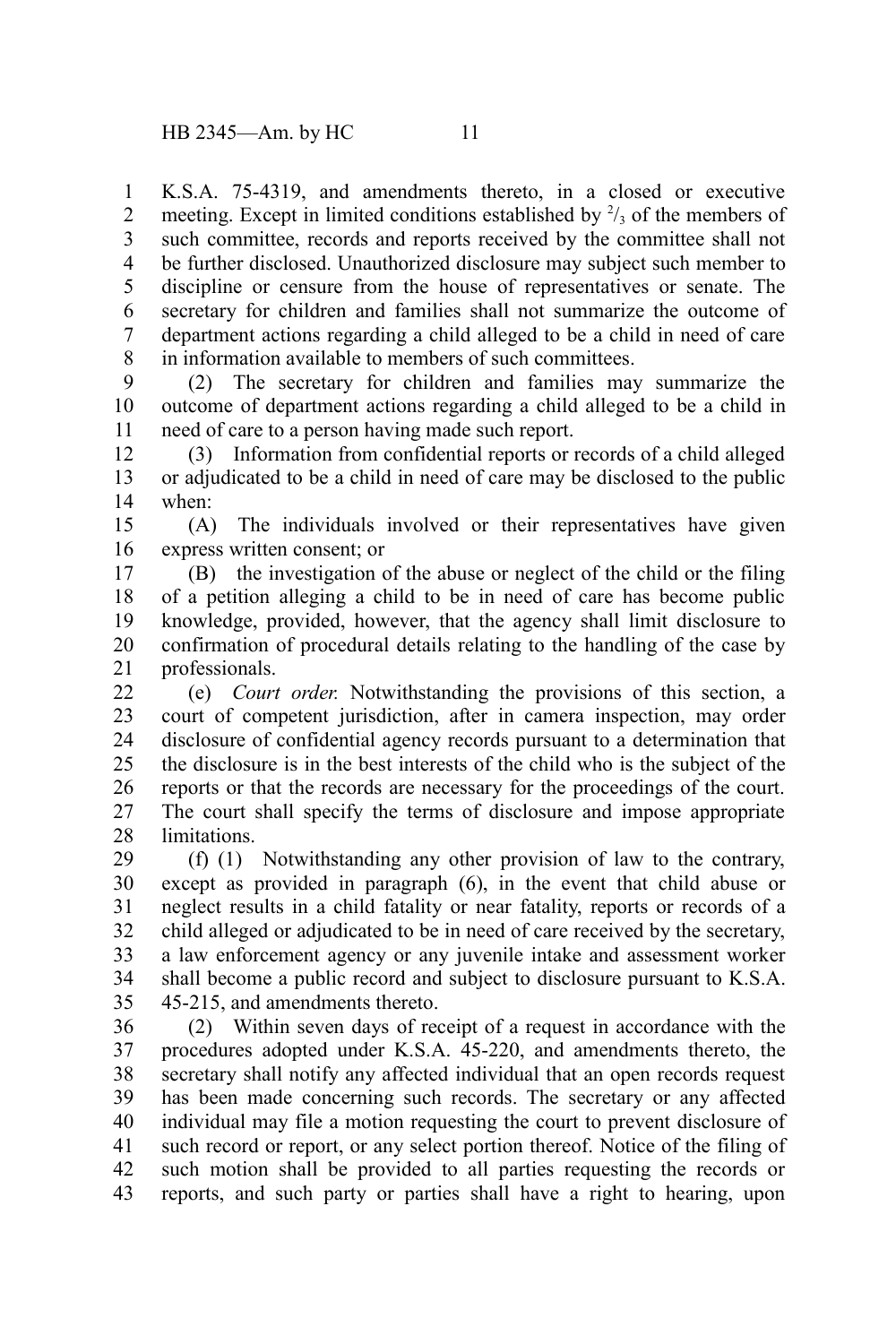request, prior to the entry of any order on such motion. If the affected 1

individual does not file such motion within seven days of notification, and the secretary has not filed a motion, the secretary shall release the reports or records. If such motion is filed, the court shall consider the effect such disclosure may have upon an ongoing criminal investigation, a pending prosecution, or the privacy of the child, if living, or the child's siblings, parents or guardians, and the public's interest in the disclosure of such records or reports. The court shall make written findings on the record justifying the closing of the records and shall provide a copy of the journal entry to the affected parties and the individual requesting disclosure pursuant to the Kansas open records act, K.S.A. 45-215 et seq., and amendments thereto. 2 3 4 5 6 7 8 9 10 11 12

(3) Notwithstanding the provisions of paragraph (2), in the event that child abuse or neglect results in a child fatality, the secretary shall release the following information in response to an open records request made pursuant to the Kansas open records act, within seven business days of receipt of such request, as allowed by applicable law: 13 14 15 16 17

18

(A) Age and sex of the child;

(B) date of the fatality; 19

(C) a summary of any previous reports of abuse or neglect received by the secretary involving the child, along with the findings of such reports; and 20 21 22

23

(D) any department recommended services provided to the child.

(4) Notwithstanding the provisions of paragraph (2), in the event that a child fatality occurs while such child was in the custody of the secretary for children and families, the secretary shall release the following information in response to an open records request made pursuant to the Kansas open records act, within seven business days of receipt of such request, as allowed by applicable law: 24 25 26 27 28 29

- (A) Age and sex of the child; 30
- 31 32

# (B) date of the fatality; and

(C) a summary of the facts surrounding the death of the child.

(5) For reports or records requested pursuant to this subsection, the time limitations specified in this subsection shall control to the extent of any inconsistency between this subsection and K.S.A. 45-218, and amendments thereto. As used in this section, "near fatality" means an act that, as certified by a person licensed to practice medicine and surgery, places the child in serious or critical condition. 33 34 35 36 37 38

(6) Nothing in this subsection shall allow the disclosure of reports, records or documents concerning the child and such child's biological parents that were created prior to such child's adoption. Nothing herein is intended to require that an otherwise privileged communication lose its privileged character. 39 40 41 42 43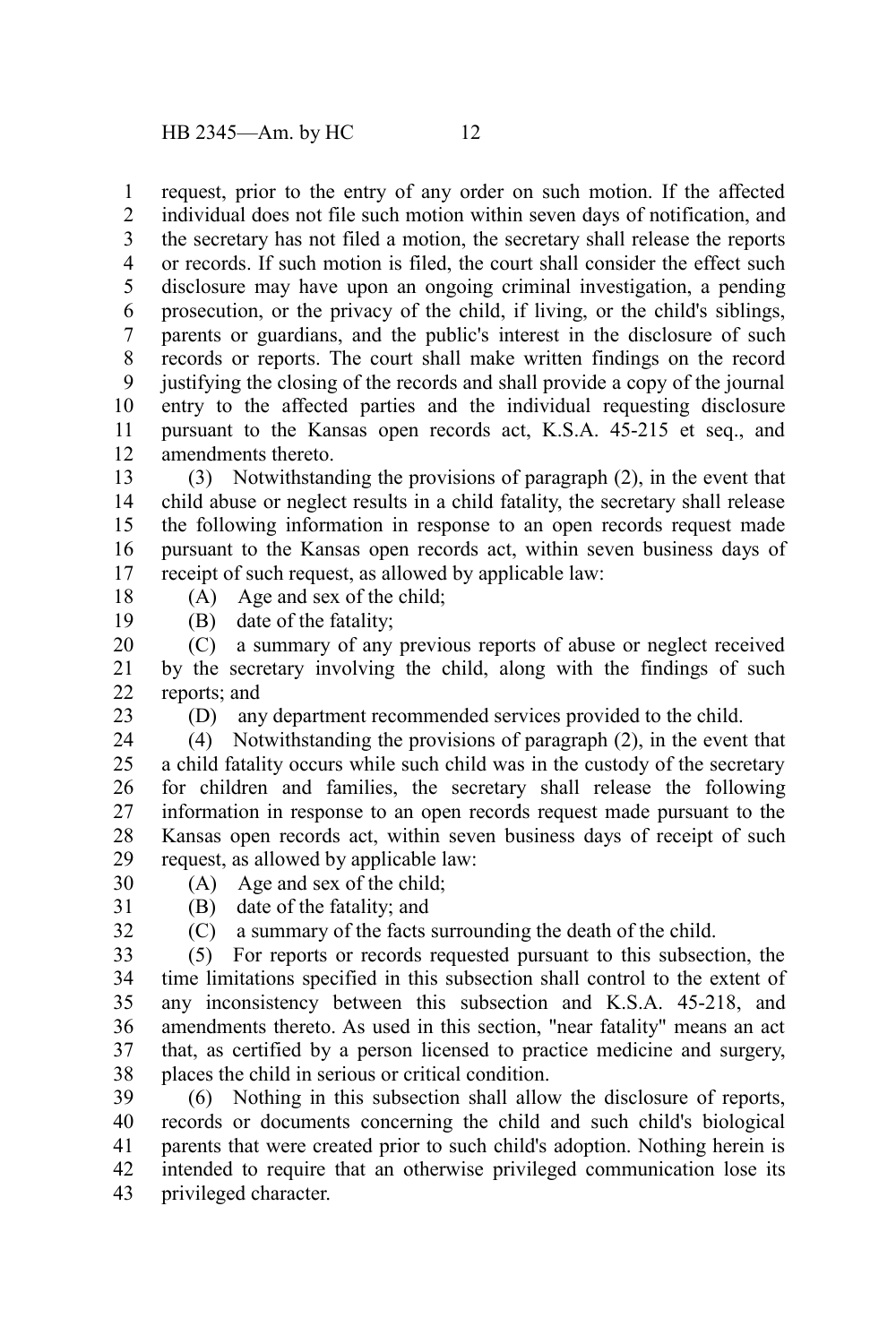Sec. 8. K.S.A. 2020 Supp. 38-2213 is hereby amended to read as follows: 38-2213. (a) *Principle of limited disclosure*. Information contained in confidential law enforcement records concerning a child alleged or adjudicated to be in need of care may be disclosed as provided in this section. Disclosure shall in all cases be guided by the principle of providing access only to persons or entities with a need for information that is directly related to achieving the purposes of this code. 1 2 3 4 5 6 7

(b) *Free exchange of information.* Pursuant to K.S.A. 2020 Supp. 38- 2210, and amendments thereto, a law enforcement agency shall participate in the free exchange of information concerning a child who is alleged or adjudicated to be in need of care. 8 9 10 11

(c) *Access to information in law enforcement records.* In order to discharge their official duties, the following persons or entities shall have access to confidential law enforcement records concerning a child alleged or adjudicated to be in need of care. 12 13 14 15

(1) The court having jurisdiction over the proceedings, including the presiding judge and any court personnel designated by the judge. 16 17

(2) The secretary.

18 19

(3) The commissioner of juvenile justice *secretary of corrections*.

(4) Law enforcement officers or county or district attorneys or their staff. 20 21

 $22$ 

23

(5) Any juvenile intake and assessment worker.

(6) Members of a court-appointed multidisciplinary team.

(7) *The office of the child advocate for children's protection and services, pursuant to sections 1 through 5, and amendments thereto.* 24 25

*(8)* Any other federal, state or local government executive branch entity, or any agent of such entity, having a need for such information in order to carry out such entity's responsibilities under law to protect children from abuse and neglect. 26 27 28 29

(8)<sup>(9)</sup> Persons or entities allowed access pursuant to-subsection (f) of K.S.A. 2020 Supp. 38-2212*(f)*, and amendments thereto. 30 31

(d) *Necessary access.* The following persons or entities shall have access to information from law enforcement records when reasonably necessary to carry out their lawful responsibilities, to maintain their personal safety and the personal safety of individuals in their care, or to educate, diagnose, treat, care for or protect a child alleged or adjudicated to be in need of care. Information authorized to be disclosed in this subsection shall not contain information which *that* identifies a reporter of a child alleged or adjudicated to be a child in need of care. 32 33 34 35 36 37 38 39

(1) Any individual, or public or private agency authorized by a properly constituted authority to diagnose, care for, treat or supervise a child who is the subject of a report or record of child abuse or neglect, including physicians, psychiatrists, nurses, nurse practitioners, 40 41 42 43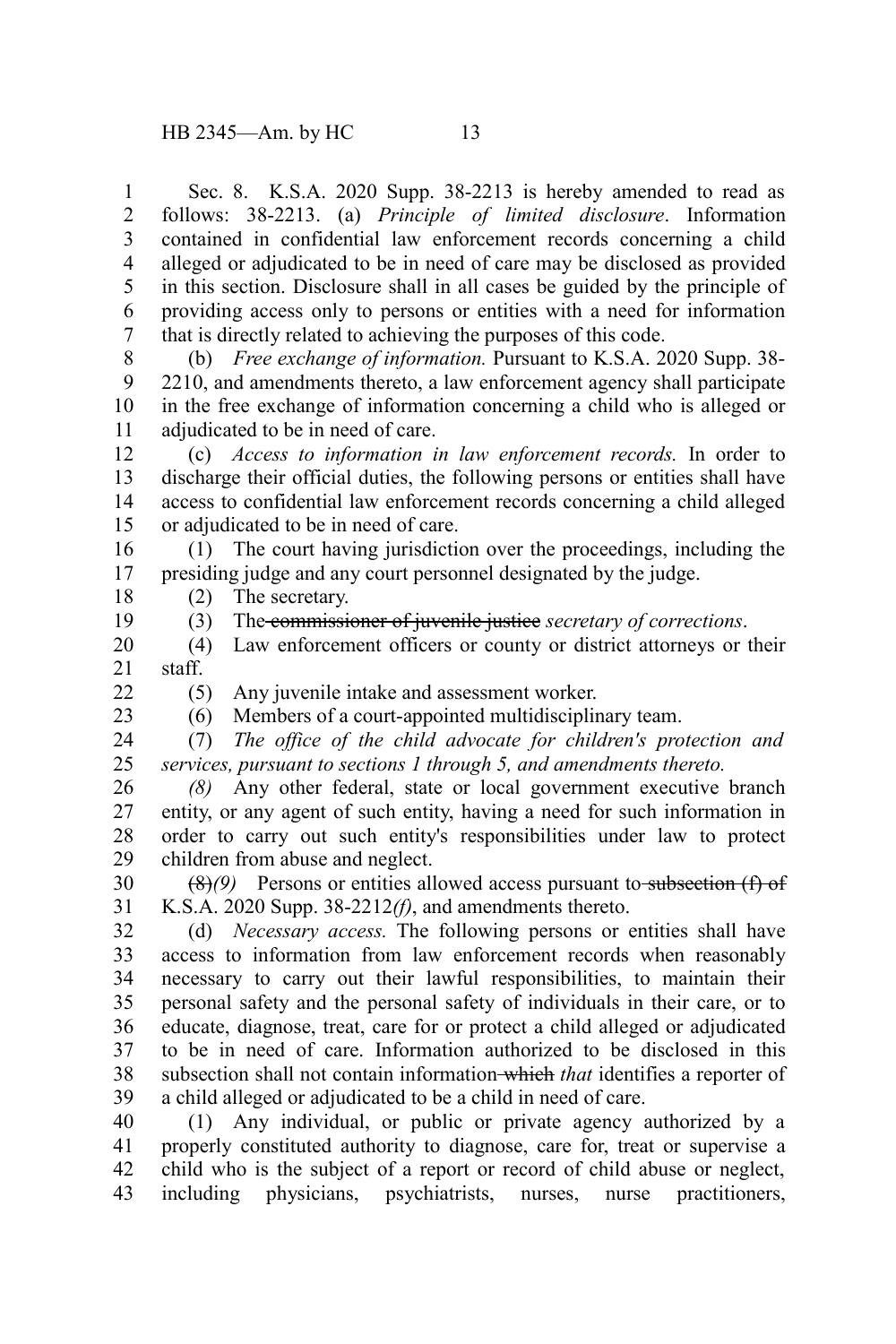psychologists, licensed social workers, child development specialists, physician assistants, community mental health workers, alcohol and drug abuse counselors, and licensed or registered child care providers. 1 2 3

(2) School administrators shall have access to but shall not copy law enforcement records and may disclose information to teachers, paraprofessionals and other school personnel as necessary to meet the educational needs of the child or to protect the safety of students and school employees. 4 5 6 7 8

(3) The department of health and environment or persons authorized by the department of health and environment pursuant to K.S.A. 65-512, and amendments thereto, for the purposes of carrying out responsibilities relating to licensure or registration of child care providers as required by article 5 of chapter 65 of the Kansas Statutes Annotated, and amendments thereto. 9 10 11 12 13 14

(e) *Legislative access*. Information from law enforcement records of a child alleged or adjudicated to be in need of care shall be available to members of the standing house or senate committee on judiciary, house committee on corrections and juvenile justice, house committee on appropriations, senate committee on ways and means, legislative post audit committee and any joint committee with authority to consider children's and families' issues, when carrying out such member's or committee's official functions in accordance with K.S.A. 75-4319, and amendments thereto, in a closed or executive meeting. Except in limited conditions established by  $\frac{2}{3}$  of the members of such committee, records and reports received by the committee shall not be further disclosed. Unauthorized disclosure may subject such member to discipline or censure from the house of representatives or senate. 15 16 17 18 19 20 21 22 23 24 25 26 27

(f) *Court order.* Notwithstanding the provisions of this section, a court of competent jurisdiction, after in camera inspection, may order disclosure of confidential law enforcement records pursuant to a determination that the disclosure is in the best interests of the child who is the subject of the reports or that the records are necessary for the proceedings of the court and otherwise admissible as evidence. The court shall specify the terms of disclosure and impose appropriate limitations. 28 29 30 31 32 33 34

Sec. 9. K.S.A. 2020 Supp. 38-2309 is hereby amended to read as follows: 38-2309. (a) *Official file.* The official file of proceedings pursuant to this code shall consist of the complaint, process, service of process, orders, writs and journal entries reflecting hearings held, judgments and decrees entered by the court. The official file shall be kept separate from other records of the court. 35 36 37 38 39 40

(b) The official file shall be open for public inspection, unless the judge determines that opening the official file for public inspection is not in the best interests of a juvenile who is less than 14 years of age. 41 42 43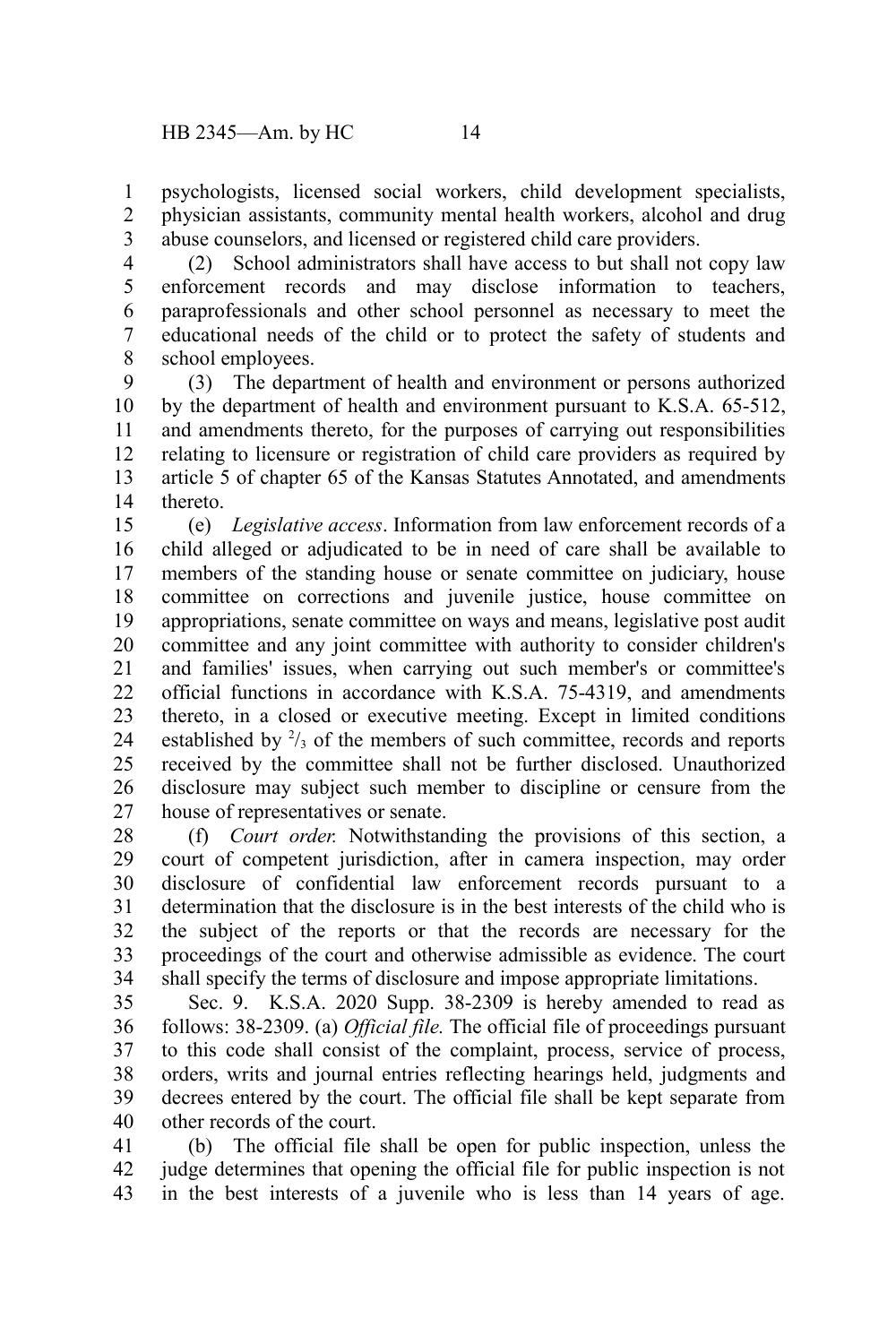Information identifying victims and alleged victims of sex offenses, as defined in article 35 of chapter 21 of the Kansas Statutes Annotated, prior to their repeal, or article 55 of chapter 21 of the Kansas Statutes Annotated, or K.S.A. 2020 Supp. 21-6419 through 21-6422, and amendments thereto, or human trafficking or aggravated human trafficking, as defined in K.S.A. 21-3446 or 21-3447, prior to their repeal, or K.S.A. 2020 Supp. 21-5426, and amendments thereto, shall not be disclosed or open to public inspection under any circumstances. Nothing in this section shall prohibit the victim or alleged victim of any sex offense from voluntarily disclosing such victim's identity. An official file closed pursuant to this section and information identifying the victim or alleged victim of any sex offense shall be disclosed only to the following: 1 2 3 4 5 6 7 8 9 10 11 12

(1) A judge of the district court and members of the staff of the court designated by the judge; 13 14

(2) parties to the proceedings and their attorneys;

15 16 17

(3) any individual or any public or private agency or institution: (A) Having custody of the juvenile under court order; or

(B) providing educational, medical or mental health services to the iuvenile: 18 19

20

30 31 (4) the juvenile's court appointed special advocate;

(5) any placement provider or potential placement provider as determined by the commissioner or court services officer; 21 22

(6) law enforcement officers or county or district attorneys, or their staff, when necessary for the discharge of their official duties; 23 24

(7) the Kansas racing commission, upon written request of the commission chairperson, for the purpose provided by K.S.A. 74-8804, and amendments thereto, except that information identifying the victim or alleged victim of any sex offense shall not be disclosed pursuant to this subsection; 25 26 27 28 29

(8) juvenile intake and assessment workers;

(9) the commissioner;

(10) *the office of the child advocate for children's protection and services, pursuant to sections 1 through 5, and amendments thereto;* 32 33

*(11)* any other person when authorized by a court order, subject to any conditions imposed by the order; and 34 35

 $(11)$  $(12)$  the commission on judicial performance in the discharge of the commission's duties pursuant to article 32 of chapter 20 of the Kansas Statutes Annotated, and amendments thereto. 36 37 38

(c) *(1) Social file.* Reports and information received by the court, other than the official file, shall be privileged and open to inspection only by *the following:* 39 40 41

- *(A)* Attorneys for the parties,*;* 42
- *(B)* juvenile intake and assessment workers,*;* 43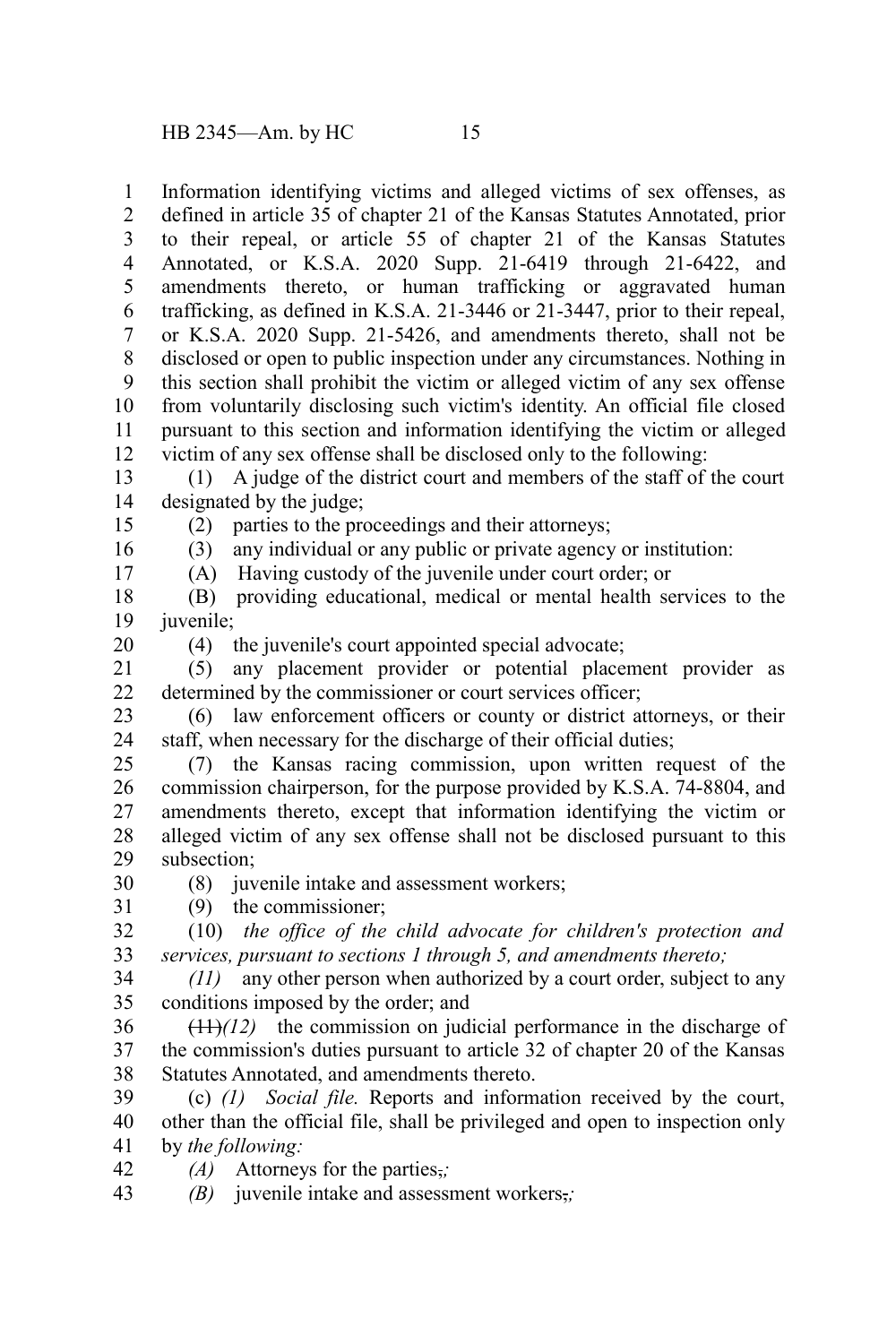### HB 2345—Am. by HC 16

1 2 3 *(C)* court appointed special advocates,*;*

*(D)* juvenile community corrections officers,*;*

*(E)* the juvenile's guardian ad litem, if any<sub> $\overline{z}$ </sub>

*(F) the office of the child advocate for children's protection and services, pursuant to sections 1 through 5, and amendments thereto;* or upon 4 5 6

*(G) any other person when authorized by the* order of a judge of the district court or appellate court. 7 8

*(2)* The reports shall not be further disclosed without approval of the court or by being presented as admissible evidence. 9 10

(d) *Preservation of records.* The Kansas state historical society shall be allowed to take possession for preservation in the state archives of any court records related to proceedings under the Kansas juvenile justice code or the revised Kansas juvenile justice code whenever such records otherwise would be destroyed. The Kansas state historical society shall make available for public inspection any unexpunged docket entry or official file in its custody concerning any juvenile 14 or more years of age at the time an offense is alleged to have been committed by the juvenile. No other such records in the custody of the Kansas state historical society shall be disclosed directly or indirectly to anyone for 70 years after creation of the records, except as provided in subsections (b) and (c). A judge of the district court may allow inspection for research purposes of any court records in the custody of the Kansas state historical society related to proceedings under the Kansas juvenile justice code or the revised Kansas juvenile justice code. 11 12 13 14 15 16 17 18 19 20 21 22 23 24 25

(e) Relevant information, reports and records, shall be made available to the department of corrections upon request, and a showing that the former juvenile has been convicted of a crime and placed in the custody of the secretary of corrections. 26 27 28 29

Sec. 10. K.S.A. 2020 Supp. 38-2310 is hereby amended to read as follows: 38-2310. (a) All records of law enforcement officers and agencies and municipal courts concerning an offense committed or alleged to have been committed by a juvenile under 14 years of age shall be kept readily distinguishable from criminal and other records and shall not be disclosed to anyone except: 30 31 32 33 34 35

- (1) The judge of the district court and members of the staff of the court designated by the judge; 36 37
- 38

39

(2) parties to the proceedings and their attorneys; (3) the Kansas department for children and families;

(4) the juvenile's court appointed special advocate, any officer of a public or private agency or institution or any individual having custody of a juvenile under court order or providing educational, medical or mental health services to a juvenile; 40 41 42 43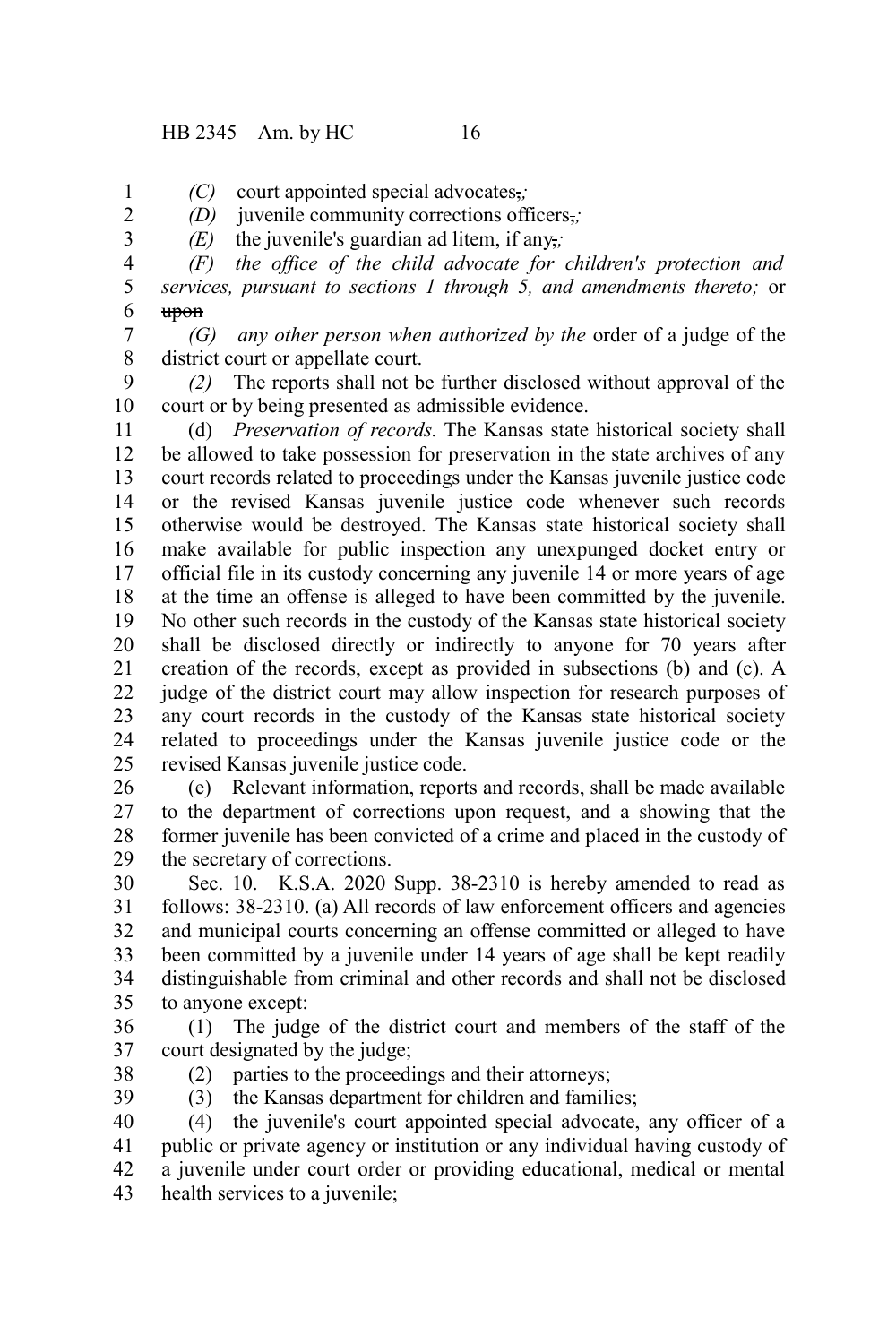(5) any educational institution, to the extent necessary to enable the educational institution to provide the safest possible environment for its pupils and employees; 1 2 3

4 5

(6) any educator, to the extent necessary to enable the educator to protect the personal safety of the educator and the educator's pupils;

- (7) law enforcement officers or county or district attorneys, or their staff, when necessary for the discharge of their official duties; 6 7
- (8) the central repository, as defined by K.S.A. 22-4701, and amendments thereto, for use only as a part of the juvenile offender information system established under K.S.A. 2020 Supp. 38-2326, and amendments thereto; 8 9 10 11
	- (9) juvenile intake and assessment workers;

(10) the department of corrections;

13 14

22

12

- (11) juvenile community corrections officers;
- (12) the interstate compact for juveniles compact administrator for the purpose of carrying out the responsibilities related to the interstate compact for juveniles; 15 16 17
- (13) *the office of the child advocate for children's protection and services, pursuant to sections 1 through 5, and amendments thereto;* 18 19
- *(14)* any other person when authorized by a court order, subject to any conditions imposed by the order; and 20 21
	- (14)*(15)* as provided in subsection (c).
- (b) The provisions of this section shall not apply to records concerning: 23 24
- (1) A violation, by a person 14 or more years of age, of any provision of chapter 8 of the Kansas Statutes Annotated, and amendments thereto, or of any city ordinance or county resolution which *that* relates to the regulation of traffic on the roads, highways or streets or the operation of self-propelled or nonself-propelled vehicles of any kind; 25 26 27 28 29
- (2) a violation, by a person 16 or more years of age, of any provision of chapter 32 of the Kansas Statutes Annotated, and amendments thereto; or 30 31 32
- 33
- (3) an offense for which the juvenile is prosecuted as an adult.

(c) All records of law enforcement officers and agencies and municipal courts concerning an offense committed or alleged to have been committed by a juvenile 14 or more years of age shall be subject to the same disclosure restrictions as the records of adults. Information identifying victims and alleged victims of sex offenses, as defined in article 35 of chapter 21 of the Kansas Statutes Annotated, prior to their repeal, or article 55 of chapter 21 of the Kansas Statutes Annotated, and amendments thereto, K.S.A. 2020 Supp. 21-6419 through 21-6422, and amendments thereto, or human trafficking or aggravated human trafficking, as defined in K.S.A. 21-3446 or 21-3447, prior to their repeal, 34 35 36 37 38 39 40 41 42 43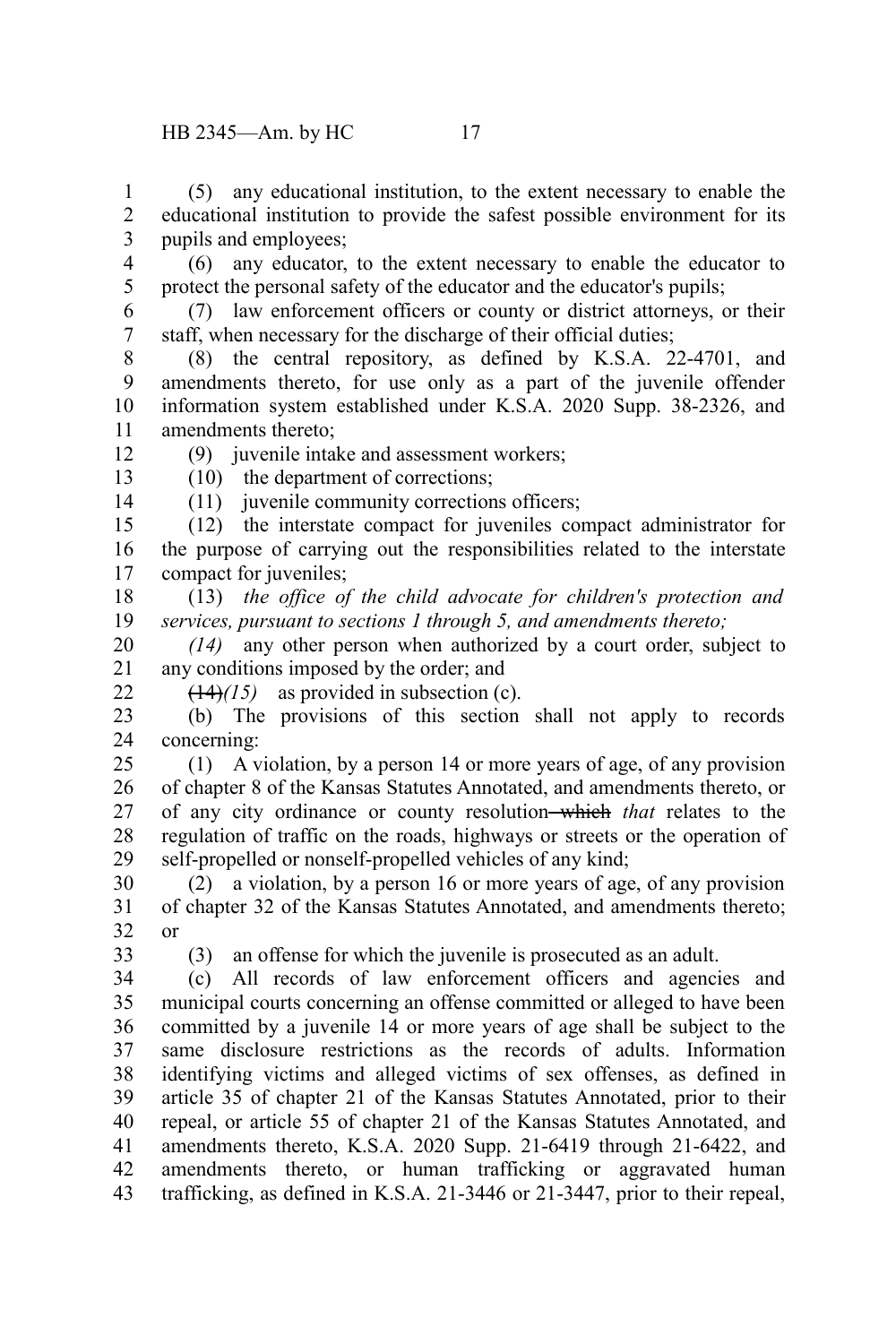or K.S.A. 2020 Supp. 21-5426, and amendments thereto, shall not be disclosed or open to public inspection under any circumstances. Nothing in this section shall prohibit the victim or any alleged victim of any sex offense from voluntarily disclosing such victim's identity. 1 2 3 4

5

(d) Relevant information, reports and records, shall be made available to the department of corrections upon request and a showing that the former juvenile has been convicted of a crime and placed in the custody of the secretary of corrections. 6 7 8

(e) All records, reports and information obtained as a part of the juvenile intake and assessment process for juveniles shall be confidential, and shall not be disclosed except as provided by statutory law and rules and regulations promulgated by the secretary. 9 10 11 12

(1) Any court of record may order the disclosure of such records, reports and other information to any person or entity. 13 14

(2) The head of any juvenile intake and assessment program, certified by the secretary, may authorize disclosure of such records, reports and other information to: 15 16 17

(A) A person licensed to practice the healing arts who has before that person a juvenile whom the person reasonably suspects may be abused or neglected; 18 19 20

(B) a court-appointed special advocate for a juvenile or an agency having the legal responsibility or authorization to care for, treat or supervise a juvenile: 21 22 23

(C) a parent or other person responsible for the welfare of a juvenile, or such person's legal representative, with protection for the identity of persons reporting and other appropriate persons; 24 25 26

(D) the juvenile, the attorney and a guardian ad litem, if any, for such juvenile; 27 28

(E) the police or other law enforcement agency;

(F) an agency charged with the responsibility of preventing or treating physical, mental or emotional abuse or neglect or sexual abuse of children, if the agency requesting the information has standards of confidentiality as strict or stricter than the requirements of the Kansas code for care of children or the revised Kansas juvenile justice code, whichever is applicable; 30 31 32 33 34 35

36

29

(G) members of a multidisciplinary team under this code;

(H) an agency authorized by a properly constituted authority to diagnose, care for, treat or supervise a child who is the subject of a report or record of child abuse or neglect; 37 38 39

(I) any individual, or public or private agency authorized by a properly constituted authority to diagnose, care for, treat or supervise a juvenile who is the subject of a report or record of child abuse or neglect, specifically including the following: Physicians, psychiatrists, nurses, 40 41 42 43